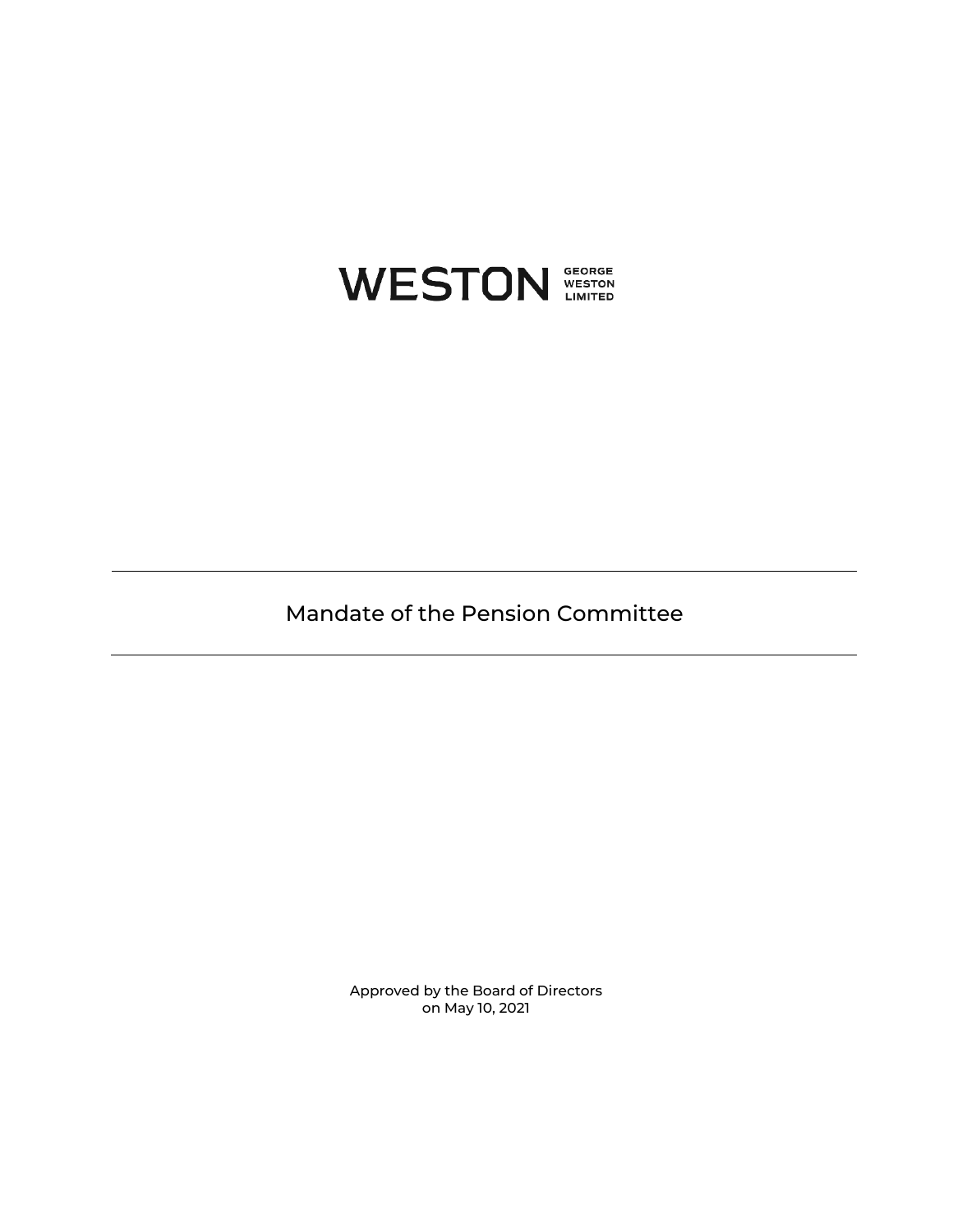# **TABLE OF CONTENTS**

| 2. |                                                  |  |
|----|--------------------------------------------------|--|
| 3. |                                                  |  |
|    |                                                  |  |
| 5. |                                                  |  |
| 6. |                                                  |  |
|    |                                                  |  |
|    |                                                  |  |
|    |                                                  |  |
| 8. |                                                  |  |
| 9. |                                                  |  |
|    |                                                  |  |
|    |                                                  |  |
|    | 12. FREQUENCY OF MEETINGS AND IN CAMERA SESSIONS |  |
|    |                                                  |  |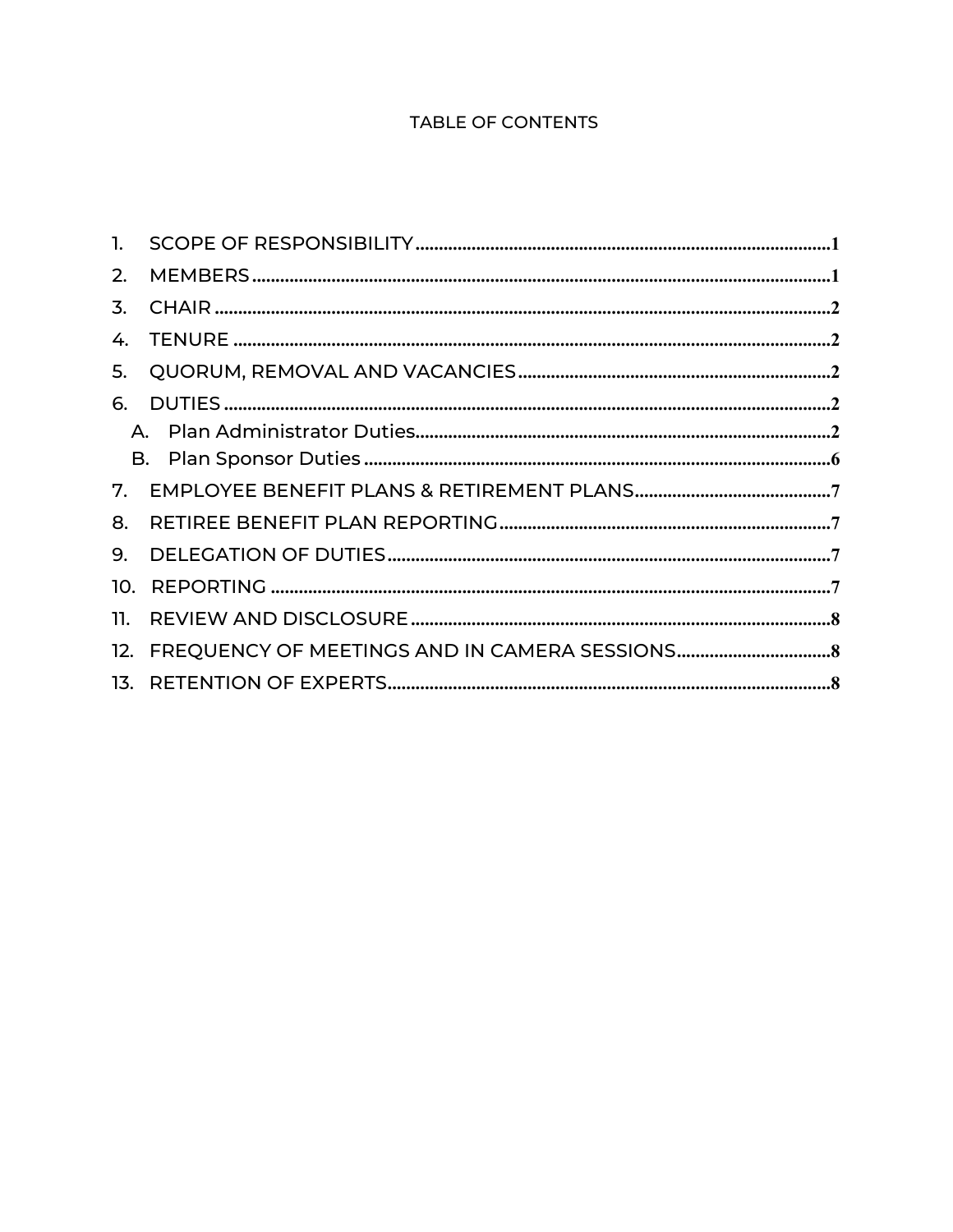# GEORGE WESTON LIMITED

# Mandate of the Pension Committee

### <span id="page-2-0"></span>1. SCOPE OF RESPONSIBILITY

The Company and its subsidiaries have established certain benefit and retirement arrangements for its employees. The Board of Directors of the Company ("Board") is responsible for overseeing the management of such arrangements and the Board has delegated to the Pension Committee (the "Committee") the responsibility to assist the Board in fulfilling its duties. The Committee is responsible for oversight of the Company's:

- defined benefit registered pension plans (the "DB RPPs");
- defined contribution registered pension plans (the "DC RPPs");
- unregistered supplementary pension plans (the "SERPs");
- capital accumulation plans that are not DC RPPs, such as deferred profit sharing plans (DPSPs) and group retirement savings plans (group RRSPs), group tax-free savings accounts and vehicles for the decumulation of assets in such plans, such as registered retirement income funds (RRIFs) (the "CAPs");

(collectively, the DB RPPs, DC RPPs, SERPs and CAPs are referred to as the "Retirement Plans");

- Master Trust Funds that provide for the collective investment of certain assets of the DB RPPs; and
- health and welfare benefit plans for employees (the "Employee Benefit Plans")

For greater certainty, the Retirement Plans do not include any multi-employer pension plans to which the Company or its subsidiaries contribute.

The Company's subsidiary, Weston Foods U.S. Holdings, Inc. sponsors a U.S. 401(k) plan (the "Weston Foods U.S. Holdings, Inc. 401(k) Plan"). The Board of Directors of Weston Foods U.S. Holdings, Inc. has delegated responsibility for overseeing the Weston Foods U.S. Holdings, Inc. 401(k) Plan to the Management Pension & Benefits Committee (as defined below). The Committee receives periodic reports and updates on the Weston Foods U.S. Holdings, Inc. 401(k) Plan from the Management Pension & Benefits Committee.

The Company's subsidiary, Choice Properties REIT ("CHP"), does not have a pension committee and therefore this Committee shall oversee retirement arrangements for CHP.

#### <span id="page-2-1"></span>2. MEMBERS

The Board shall appoint a minimum of three directors, a majority of whom shall be non-management directors, to be members of the Committee. The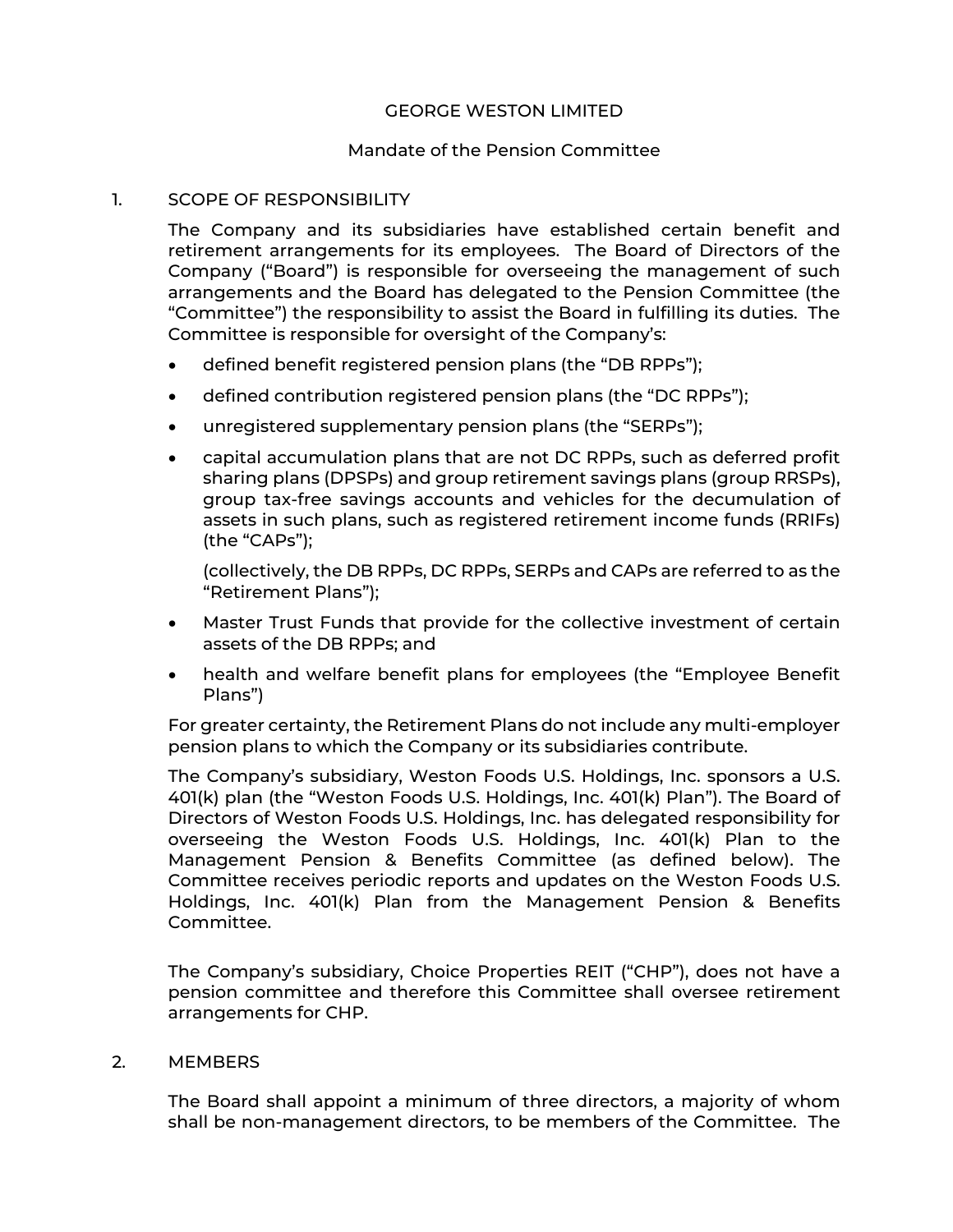members of the Committee shall be selected by the Board on recommendation of the Governance, Human Resource, Nominating and Compensation Committee of the Company. The Committee may invite to its meetings from time to time members of the Loblaw Companies Limited ("LCL") Pension Committee, who shall have voting privileges with respect to matters relating to investment of the assets of retirement plans maintained by LCL and its subsidiaries or relating to investment of the assets of capital accumulation plans sponsored by LCL or its subsidiaries.

<span id="page-3-0"></span>3. CHAIR

Each year the Board shall appoint one member to be Chair of the Committee. If, in any year, the Board does not appoint a Chair, the incumbent Chair shall continue in office until a successor is appointed.

<span id="page-3-1"></span>4. TENURE

Each member shall hold office until his or her term as a member of the Committee expires or is terminated.

### <span id="page-3-2"></span>5. QUORUM, REMOVAL AND VACANCIES

A majority of the Committee's members shall constitute a quorum. Any member may be removed and replaced at any time by the Board. The Board shall fill vacancies in the Committee by appointment from among the members of the Board. If a vacancy exists on the Committee, the remaining members may exercise all its powers so long as a quorum remains in office.

<span id="page-3-3"></span>6. DUTIES

The Board has delegated to the Committee the following plan administrator and plan sponsor duties as well as any other duties that are specifically delegated to the Committee by the Board:

<span id="page-3-5"></span><span id="page-3-4"></span>A. Plan Administrator Duties

i. Governance

To promote the proper governance of the Retirement Plans and to facilitate fulfilment of the Committee's responsibilities under this Mandate, the Committee shall, in consultation with the Pension Committee of the Board of Directors of LCL, have the authority to:

- approve the establishment of a committee comprised of senior management representation from the Company and its subsidiaries and LCL (the "Management Pension & Benefits Committee"); and
- delegate to the Management Pension & Benefits Committee such duties and responsibilities with respect to the Retirement Plans as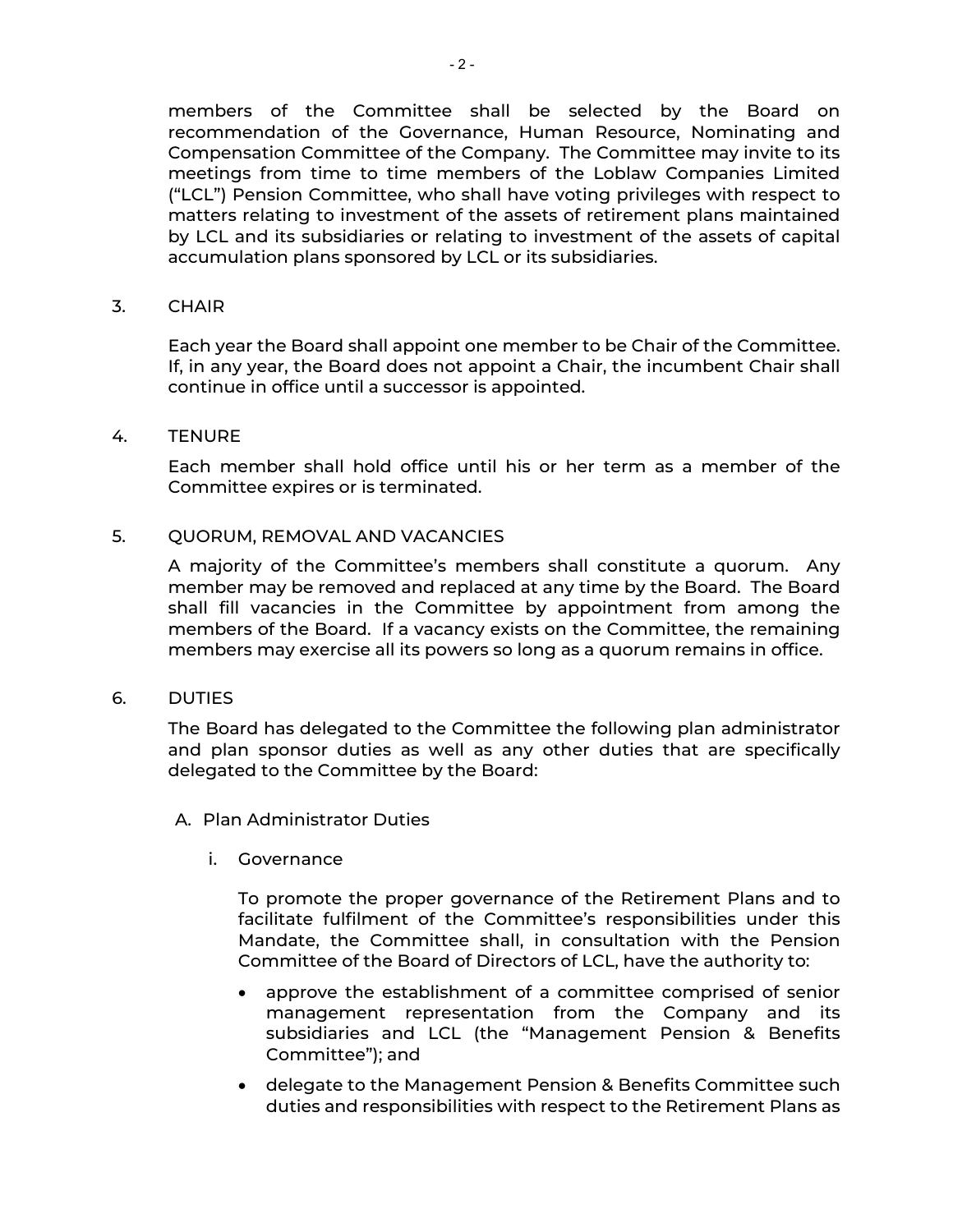this Committee deems necessary or desirable to ensure the prudent design and administration of the Retirement Plans.

Such duties and responsibilities shall be performed by the Management Pension & Benefits Committee in accordance with its Mandate, policies and procedures established by this Committee from time to time, as well as the applicable policies and procedures of the Company and LCL. To ensure that its duties and responsibilities are satisfied, the Management Pension & Benefits Committee shall report to this Committee periodically (but no less frequently than annually), and upon request of this Committee, in the form and manner specified by this Committee from time to time.

ii. Administration

The Committee shall oversee the administration of the Retirement Plans with a view to promoting the proper administration of each Retirement Plan in accordance with its terms and applicable law. To that end, the duties and responsibilities of the Committee shall include the following:

- review the adequacy of the administrative procedures instituted by management or third party recordkeepers, as applicable, receive reports from persons charged with responsibility for implementing such procedures and, if necessary, meet with such persons to discuss such reports. The Committee shall make such recommendations to the Management Pension & Benefits Committee with respect to the administration of the Retirement Plans as it from time to time thinks fit;
- review with the Management Pension & Benefits Committee material issues of Retirement Plan interpretation and administration policy;
- review with the Management Pension & Benefits Committee periodic reports relating to complaints received by the Company and/or CHP regarding matters relating to the Retirement Plans;
- review with the Management Pension & Benefits Committee material issues relating to Retirement Plan communications and the effectiveness of communication materials and education programs;
- review with the Management Pension & Benefits Committee and approve the going concern and solvency valuations and actuarial assumptions for the DB RPPs, as provided by the actuary, on an annual basis;
- review with the Management Pension & Benefits Committee and make recommendations with respect to the criteria for evaluating the performance of trustees/custodians (the "Trustees"), auditors,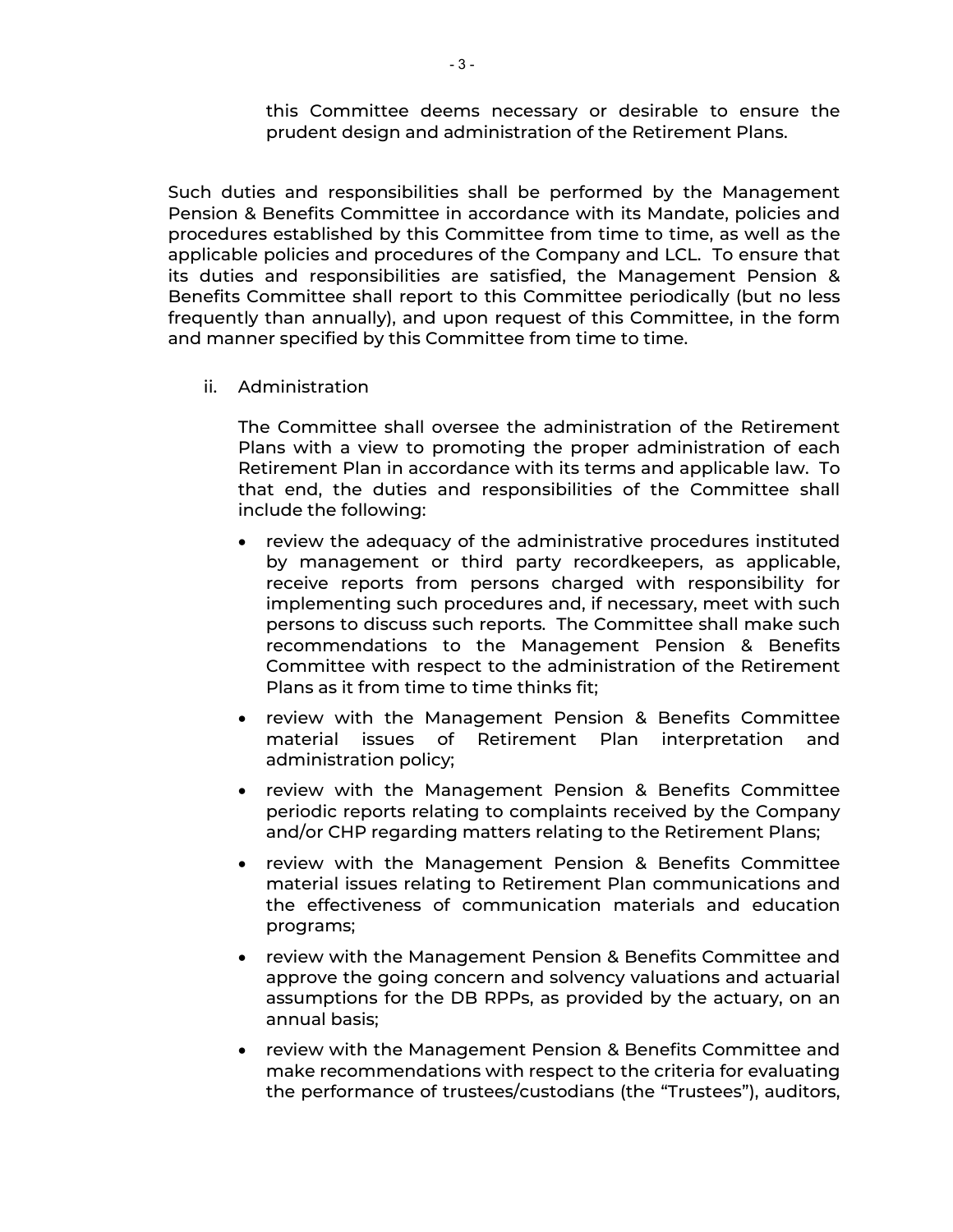third party administrators and recordkeepers, actuaries, and investment consultants;

- approve the appointment, removal or retention of the Trustees, auditors, third party administrators and recordkeepers, actuaries, and investment consultants;
- review the actions taken by management to ensure that the individual sponsors of the Retirement Plans are provided with information and reports sufficient to enable them to fulfil their duties and responsibilities, including without limitation written reports and such other information as they may reasonably require;
- review and approve the financial statements of the DB RPPs, DC RPPs and Master Trust Funds and the auditors' reports thereon, and meet with the auditors to discuss same, as necessary; and
- review at least annually the report of the Group Head, Pension and Benefits in respect of fees and expenses charged to the Retirement Plans.
- iii. Investment
	- a. DB RPP Assets

The Committee shall have the following duties in relation to the investment of the DB RPP assets:

- approve the framework within which investment decisions are made, oversee implementation of the various investmentrelated policies and criteria, and oversee the actual overall investment performance. To fulfil this responsibility, the Committee shall perform the following activities:
	- $\triangleright$  review with the Management Pension & Benefits Committee, at least annually, the Company's Statement of Investment Policies and Procedure for DB RPPs (the "DB SIP&P"), the asset mix policy, and any other applicable investment policy, and approve any changes to the same that the Committee deems necessary or desirable; and
	- $\triangleright$  approve the return on investment objectives and the strategic ranges for asset classes, working in consultation with the Management Pension & Benefits Committee.
- in relation to third party investment managers of assets of the DB RPPs and Master Trust Funds (the "Managers"):
	- $\triangleright$  approve criteria for selection and performance of Managers, working in consultation with the Management Pension & Benefits Committee;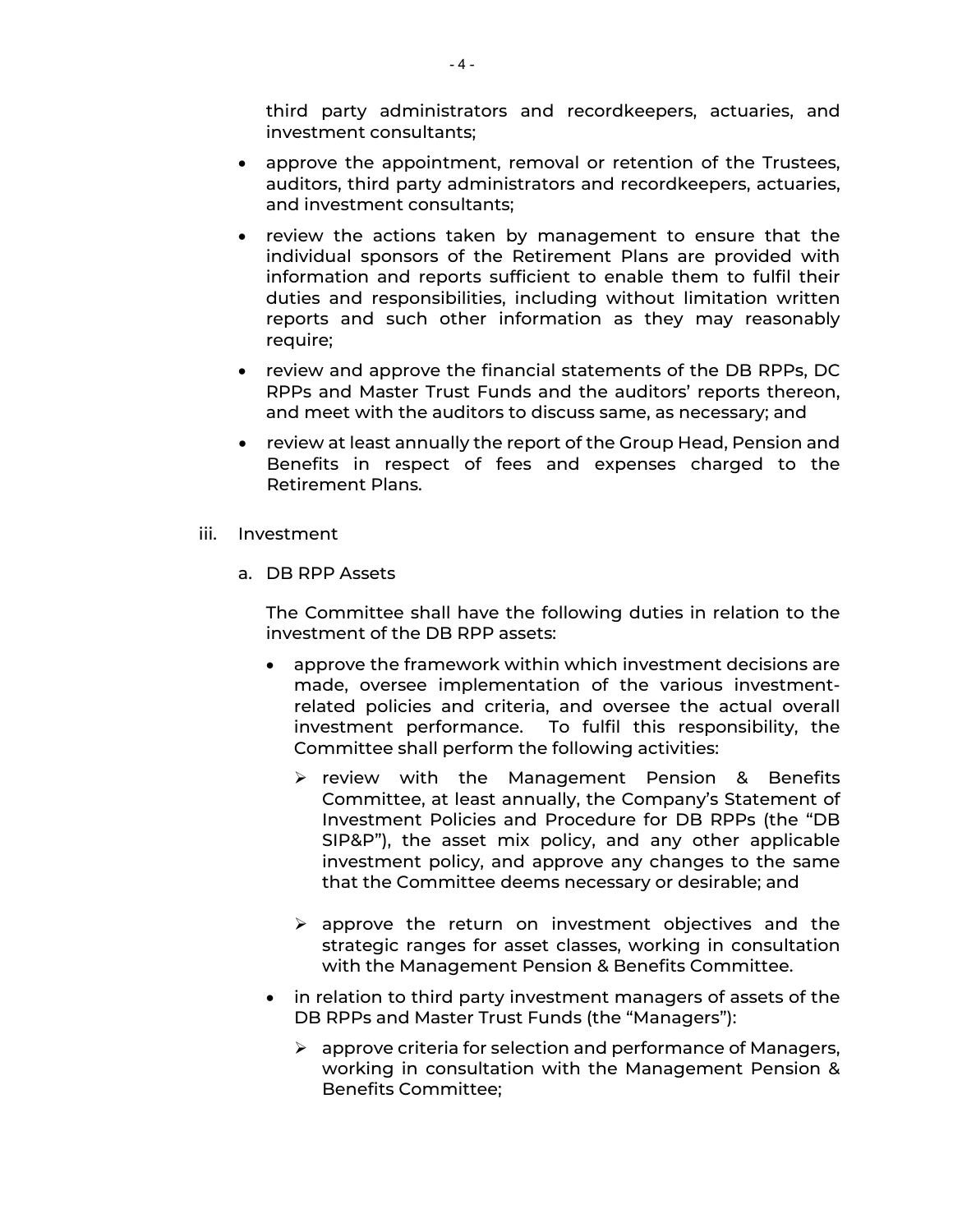- $\triangleright$  review with the Management Pension & Benefits Committee and approve the appointment, termination, removal or retention of the Managers;
- approve the Management Pension & Benefits Committee's recommendation on the delegation to each Manager the power and authority to invest and re-invest, in its sole discretion, such assets as management shall allocate to such Manager; and
- $\triangleright$  review the performance of the Managers on a regular basis, relative to the goals and policies set out in the DB SIP&P and such other criteria as the Committee shall have established or consider relevant;
- approve any investment of DB RPP or Master Trust Fund assets to be managed directly by the Company (such investments not to exceed 5% of the total assets of any DB RPP determined on a market value basis), monitor the performance of such investments and take such actions with respect thereto as it considers appropriate; and
- review with the Management Pension & Benefits Committee the performance of any investment of DB RPP assets not invested in the Master Trust Funds.

All of the foregoing responsibilities are conferred on the Committee, and by the Committee on any sub-delegatee pursuant hereto, and all statements made herein, is and are subject at all times to, and shall be read in accordance with, the DB SIP&P and any other applicable investment policy.

b. CAP and DC RPP Assets

The Committee shall have the following duties in relation to the investment of the CAP and DC RPP assets:

- review with the Management Pension & Benefits Committee, at least annually, the Company's Statement of Investment Policy for Capital Accumulation Plans (the "CAP SIP") and approve any changes to the same that the Committee deems necessary or desirable;
- review with the Management Pension & Benefits Committee the investment performance of the investment options made available to members of the CAPs and DC RPPs and approve the selection and replacement of the same; and
- oversee the Management Pension & Benefits Committee in relation to the provision of investment information and communication to participants in the CAPs and DC RPPs.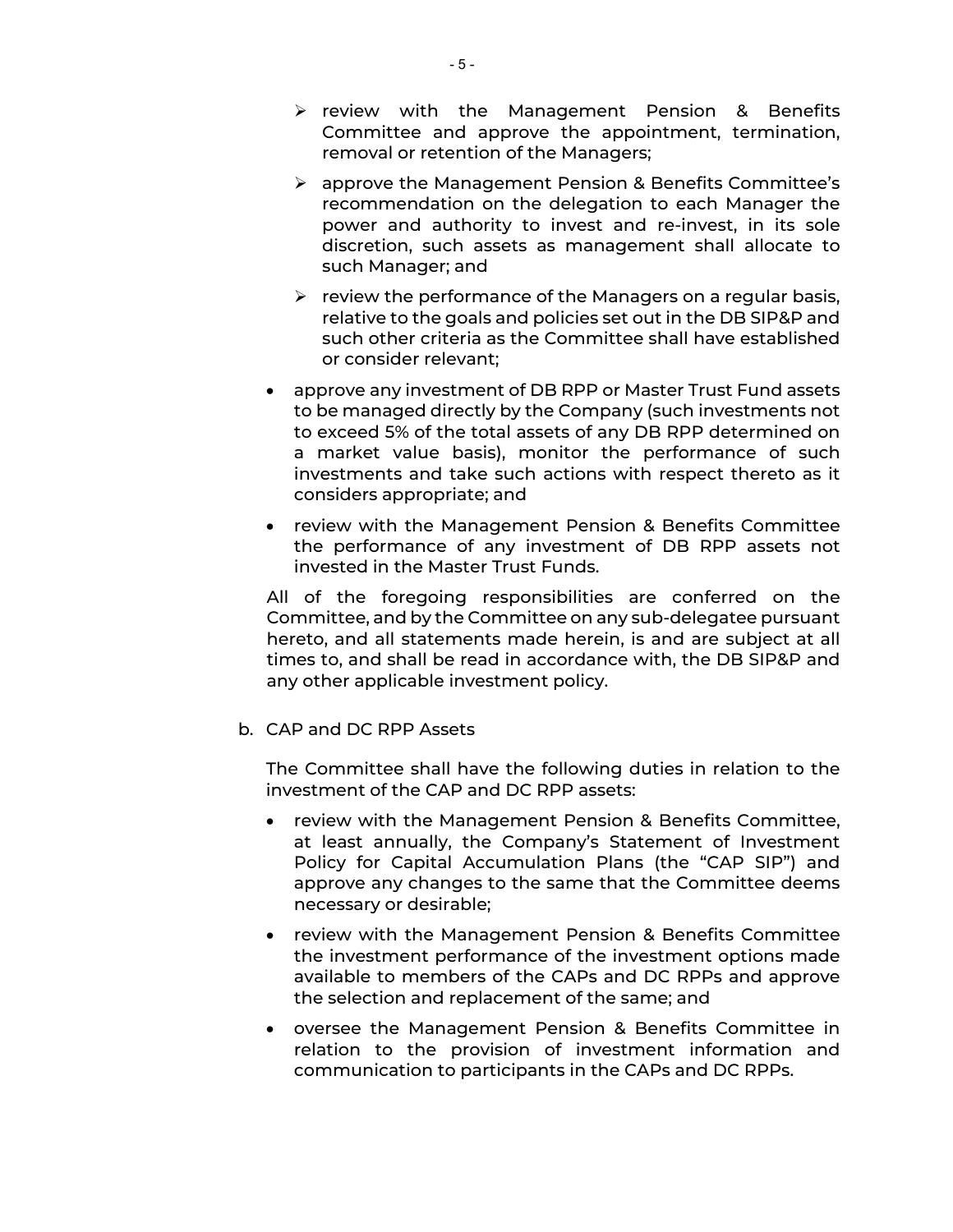All of the foregoing responsibilities are conferred on the Committee, and by the Committee on any sub-delegatee pursuant hereto, and all statements made herein, is and are subject at all times to, and shall be read in accordance with, the CAP SIP and any other applicable investment policy.

iv. Compliance

The Committee shall monitor management's oversight of the Retirement Plans' compliance with the Company's policies, the DB SIP&P, the CAP SIP, the Retirement Plan texts, as applicable, and applicable legislation, including all reporting, filing and other regulatory requirements.

v. Risk Oversight of the Retirement Plans

The Committee shall oversee management (including the Management Pension & Benefits Committee) in relation to the monitoring, identification and mitigation of material risks associated with the Retirement Plans.

- <span id="page-7-0"></span>B. Plan Sponsor Duties
	- i. Plan Design

The Committee shall have the following duties in relation to the design of the Retirement Plans:

- in consultation with the Management Pension & Benefits Committee and the Company's advisors, periodically review the design of the Retirement Plans having regard to the Company's objectives, the financial impact of the Retirement Plans on the Company's business, market trends and practice, and any other relevant factors; and
- review any amendments proposed by the Management Pension & Benefits Committee to the design or text of the Retirement Plans (including the approval of new plans and the termination of existing Retirement Plans) and, if appropriate, approve any such amendments (subject to such modifications as the Committee deems appropriate).
- ii. Valuation Strategy and Funding

The Committee shall review with the Management Pension & Benefits Committee the valuation strategy and funding of the DB RPPs, at least annually, based on the actuarial reports, and shall approve the same, provided that any funding contributions made to comply with statutory requirements are not subject to approval by the Committee.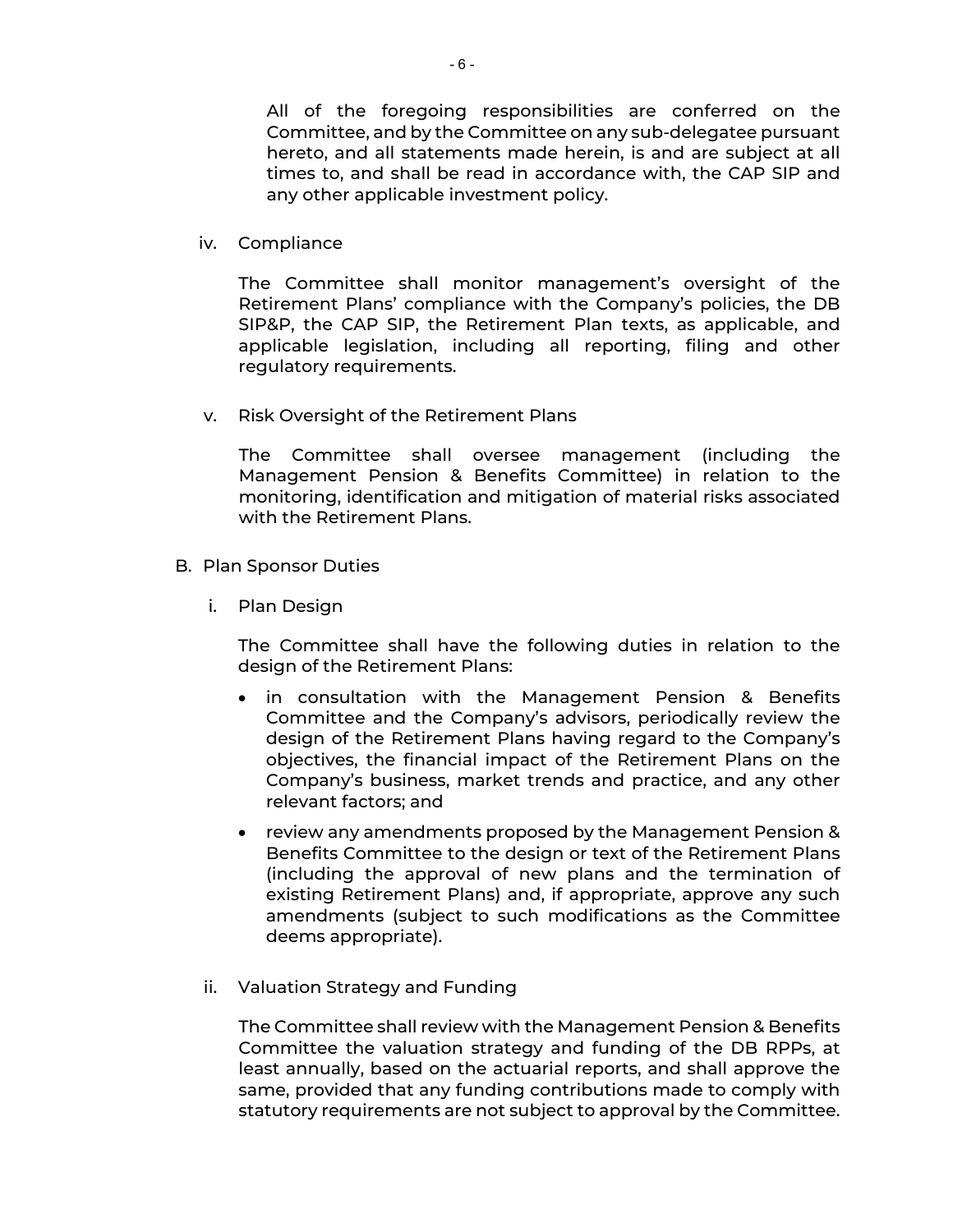## iii. Accounting Expense

In consultation with the Management Pension & Benefits Committee, the Committee shall review, advise on and approve for each DB RPP and defined benefit SERP the annual contribution expense for accounting purposes for the relevant plan sponsors.

## iv. Risk Oversight of the Company

The Committee shall oversee management (including the Management Pension & Benefits Committee) in relation to the monitoring, identification and mitigation of material risks to the Company, including CHP, associated with the Retirement Plans.

### <span id="page-8-0"></span>7. EMPLOYEE BENEFIT PLANS & RETIREMENT PLANS

The Committee shall: (1) review from time to time, but at least annually, the design, implementation, cost, and administration of the Employee Benefit Plans and (2) review and approve any significant changes to the Employee Benefit Plans or Retirement Plans, including, in respect of Retirement Plans, any significant changes to the pension entitlements for non-unionized employees in both the Company's DB RPPs and DC RPPs.

#### <span id="page-8-1"></span>8. RETIREE BENEFIT PLAN REPORTING

The Committee shall require the Management Pension & Benefits Committee to report to the Committee periodically (but at least annually), for information purposes only, regarding the cost of benefits provided under retiree benefit plans affecting the members of the Retirement Plans and other material issues relating to those plans that may affect the Committee's scope of responsibility.

# <span id="page-8-2"></span>9. DELEGATION OF DUTIES

In addition to any delegation specifically contemplated hereby (including delegation to the Management Pension & Benefits Committee as contemplated in Section [6.A.i](#page-3-5) above), the Committee may delegate such of its duties and responsibilities to senior management and third parties (such as RRIF administrators) as it from time to time thinks fit and as permitted by law, and shall undertake such supervision as it deems appropriate to ensure that such duties and responsibilities are satisfied.

#### <span id="page-8-3"></span>10. REPORTING

The Committee shall report to the Board at least annually or more often as required, on all material matters dealt with by the Committee.